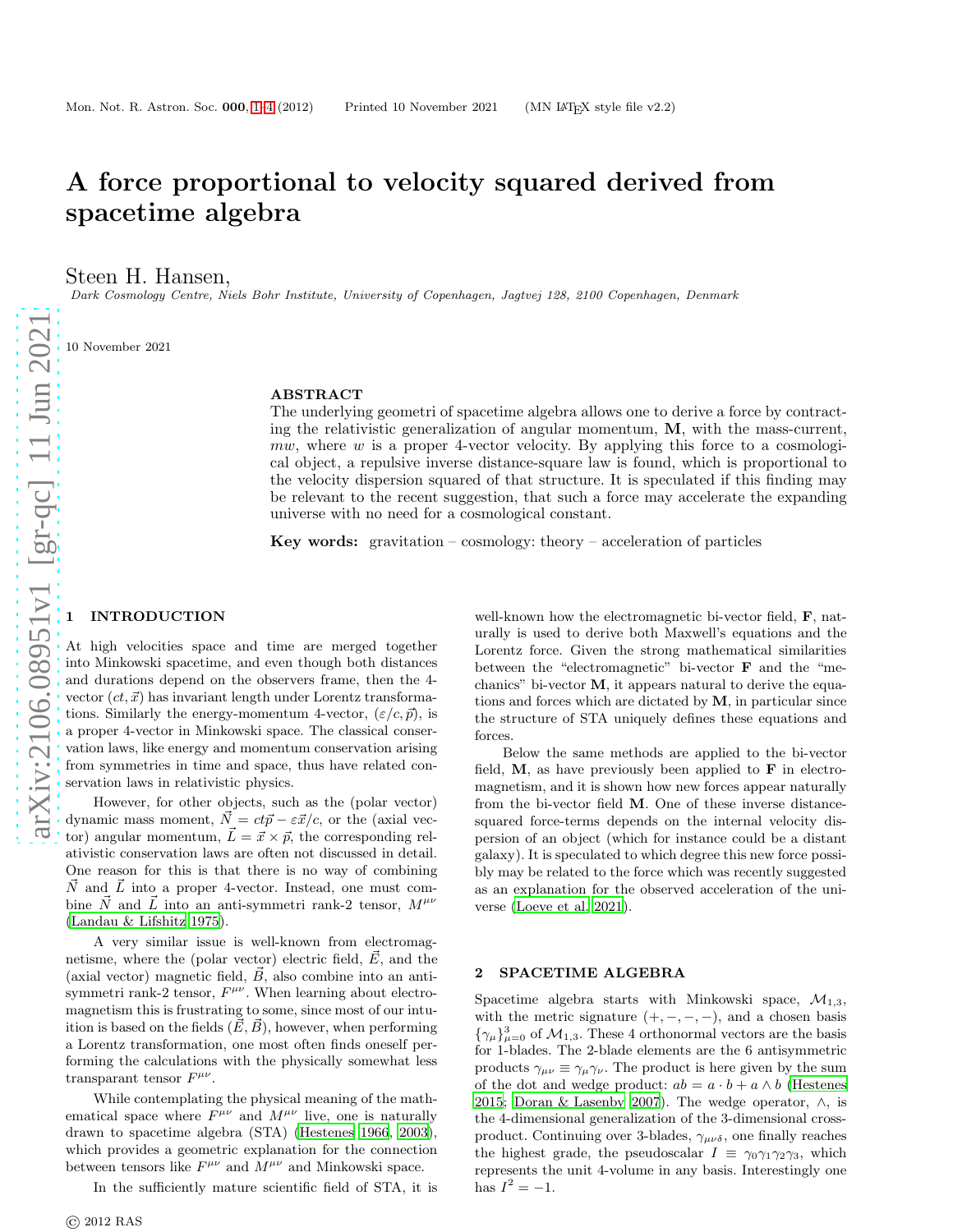# 2 Steen H. Hansen

For the discussion below, the bi-vectors are important: these are oriented plane segments, and examples include the electromagnetic field  $\mathbf{F} = \vec{E} + \vec{B} I$ , and the angular momentum  $\mathbf{M} = x \wedge p$ , where x and p are proper 4-vectors [\(Hestenes](#page-3-4) [2015](#page-3-4); [Doran & Lasenby 2007](#page-3-5)). From a notational point of view vector-arrows are used above spatial 3-vectors like  $\vec{E}$ or  $\vec{p}$ , no-vector-arrows are used for proper 4-vectors like x and  $w$ , and boldface is used for bi-vectors like  **and**  $**M**$ **.** 

#### 3 ELECTROMAGNETISM

The case of electromagnetism in STA is well described in the literature [\(Hestenes 2015](#page-3-4); [Dressel et al. 2015\)](#page-3-6), and serves as a starting point here. The 4 Maxwells equations can be written

<span id="page-1-0"></span>
$$
\nabla \mathbf{F} = j \tag{1}
$$

where the complex current may contain both eletric (vector) and magnetic (trivector) parts,  $j_e + j_m I$ . The bi-vector is given by  $\mathbf{F} = \vec{E} + \vec{B}I$ , and the derivative  $\nabla \mathbf{F} = \nabla \cdot \mathbf{F} + \nabla \wedge \mathbf{F}$ produces both a vector and a trivector field.

Using the time-direction,  $\gamma_0$ , one can decompose the derivative along a direction parallel to and perpendicular to  $\gamma_0, \nabla = (\partial_0 - \vec{\nabla}) \gamma_0$ , where  $\vec{\nabla}$  is the frame-dependent relative 3-vector derivative. It is now straight forward to expand eq. [\(1\)](#page-1-0) to the 4 Maxwells equation [\(Hestenes 2015;](#page-3-4) [Dressel et al. 2015\)](#page-3-6).

It is important to stress, that eq. [\(1\)](#page-1-0) is not only a matter of compact notation, it is indeed the only logical extension beyond the most trivial equation in STA,  $\nabla \mathbf{F} = 0$ . The only thing missing is to connect the bi-vector field to observables: this is done through observations, which also establish the units of  $\vec{E}$  and  $\vec{B}$ .

#### 3.1 The Lorentz force

The classical Lorentz force is given by

<span id="page-1-2"></span>
$$
\frac{d\vec{p}}{dt} = q\left(c\vec{E} + \vec{v} \times \vec{B}\right),\tag{2}
$$

which effectively arose as a clever guess to explain observations. The cross, ×, refers to the normal 3-dimensional cross-product. In the standard Euler-Lagrange formalism the Lorentz force appears when adding a term to the Lagrangian,  $qw_{\mu}A^{\mu}$ , where A is the 4-vector potential.

In STA the Lorentz force appears when one contract the bi-vector field  $\bf{F}$  with a proper 4-vector velocity w. Using that the 4-vector  $w$  is connected with the paravector,  $w_0 + \vec{w}$ , via  $\gamma_0$  [\(Doran & Lasenby 2007](#page-3-5)), namely <sup>[1](#page-1-1)</sup>  $w = (w_0 + \vec{w}) \gamma_0$ , one gets

<span id="page-1-3"></span>
$$
(\mathbf{F} \cdot w) q \frac{d\tau}{dt} \gamma_0 = q \vec{E} \cdot \vec{v} + q \left( c \vec{E} + \vec{v} \times \vec{B} \right) , \qquad (3)
$$

where the first term on the r.h.s. is the rate of work,  $d\varepsilon/d(ct)$ , we use  $\vec{w} = \gamma \vec{v}$ , and the last parenthesis on the r.h.s is exactly the Lorentz force in eq. [\(2\)](#page-1-2).

If the current was complex there could be another force term allowed [\(Dressel et al. 2015](#page-3-6)), namely

$$
\mathbf{F} \cdot (wI) \gamma_0 = ((\mathbf{F} \wedge w) I) \gamma_0 = \vec{B} \cdot \vec{v} + (c\vec{B} - \vec{v} \times \vec{E}) \ . \tag{4}
$$

To summarize, the full 4 Maxwells equations appear naturally from the geometric structure of STA, through the equation  $\nabla \mathbf{F} = j$ . The Lorentz force also appears naturally in STA when contracting the bi-vector field, F with the 4 vector current,  $dp/d\tau = \mathbf{F} \cdot (qw)$ , where p is the proper energy-momentum 4-vector.

#### 4 ANGULAR MOMENTUM

In order to generalize the 3-dimensional angular momentum,  $\vec{L} = \vec{x} \times \vec{p}$ , one uses the proper 4-dimensional  $x =$  $(ct + \vec{x})\gamma_0$  and  $p = (\varepsilon/c + \vec{p})\gamma_0$ , to create the bi-vector M [\(Landau & Lifshitz 1975](#page-3-0); [Dressel et al. 2015](#page-3-6))

$$
\mathbf{M} = x \wedge p
$$
  
=  $\frac{\varepsilon \vec{x}}{c} - ct\vec{p} - \vec{x} \times \vec{p}I$   
=  $-\vec{N} - \vec{L}I$ . (5)

Only  $M$  is a proper geometric object, and the split into dynamic mass moment and angular momentum requires that one specifies  $\gamma_0$ , in exactly the same way that **F** is the proper geometric object of electromagnetism, and the separation into  $\vec{E}$  and  $\vec{B}$  fields requires specification of a frame by the choice of  $\gamma_0$ .

It is now clear how everything can be repeated from the case of electromagnetism: where one had a bi-vector F and relative 3-vectors  $\vec{E}$  (polar) and  $\vec{B}$  (axial), then one now has a bi-vector **M** and relative 3-vectors  $-\vec{N}$  (polar) and  $-L$  (axial). The signs could have been defined away, but are kept to agree with the standard notation in the literature [\(Landau & Lifshitz 1975](#page-3-0)). When deriving the Lorentz force for electromagnetism, by dotting the bi-vector field F with a charge-current, qw, one needs experimental data to get the units right ( $\epsilon_0$  and  $\mu_0$  for the E- and B-fields, respectively) [\(Hestenes 2015](#page-3-4)). In a similar fashion experimental data is needed to get the units for a force defined by dotting the field **M** with a "mass-current",  $m_t w$ .

The simplest possible equation describing the evolution of the bi-vector field is specified by the structure of STA, namely

$$
\nabla \mathbf{M} = j_{\mathbf{M}} \,. \tag{6}
$$

This Letter is not focusing on the details of the source on the r.h.s. (which could be zero), however, for the sake of generality it is allowed to contain both a vector and a trivector term  $j_{\mathbf{M}} = j_1 + j_3I$ . The resulting equations split into two equations for the relative scalars

<span id="page-1-4"></span>
$$
-\vec{\nabla} \cdot \vec{N} = \rho_1, \qquad (7)
$$

$$
-\vec{\nabla}\cdot\vec{L} = \rho_3, \qquad (8)
$$

(where  $\rho_i$  refer to the 0-component of the sources) and two equations for the relative 3-vectors, just like Maxwell's equations did.

<span id="page-1-5"></span>
$$
-\partial_0 \vec{N} + \vec{\nabla} \times \vec{L} = -\vec{J}_1, \qquad (9)
$$

<span id="page-1-1"></span><sup>&</sup>lt;sup>1</sup> The right-multipliation by the timelike vector  $\gamma_0$  isolates the relative quantities of that frame [\(Dressel et al. 2015](#page-3-6)), e.g.  $x\gamma_0 =$  $(ct + \vec{x}).$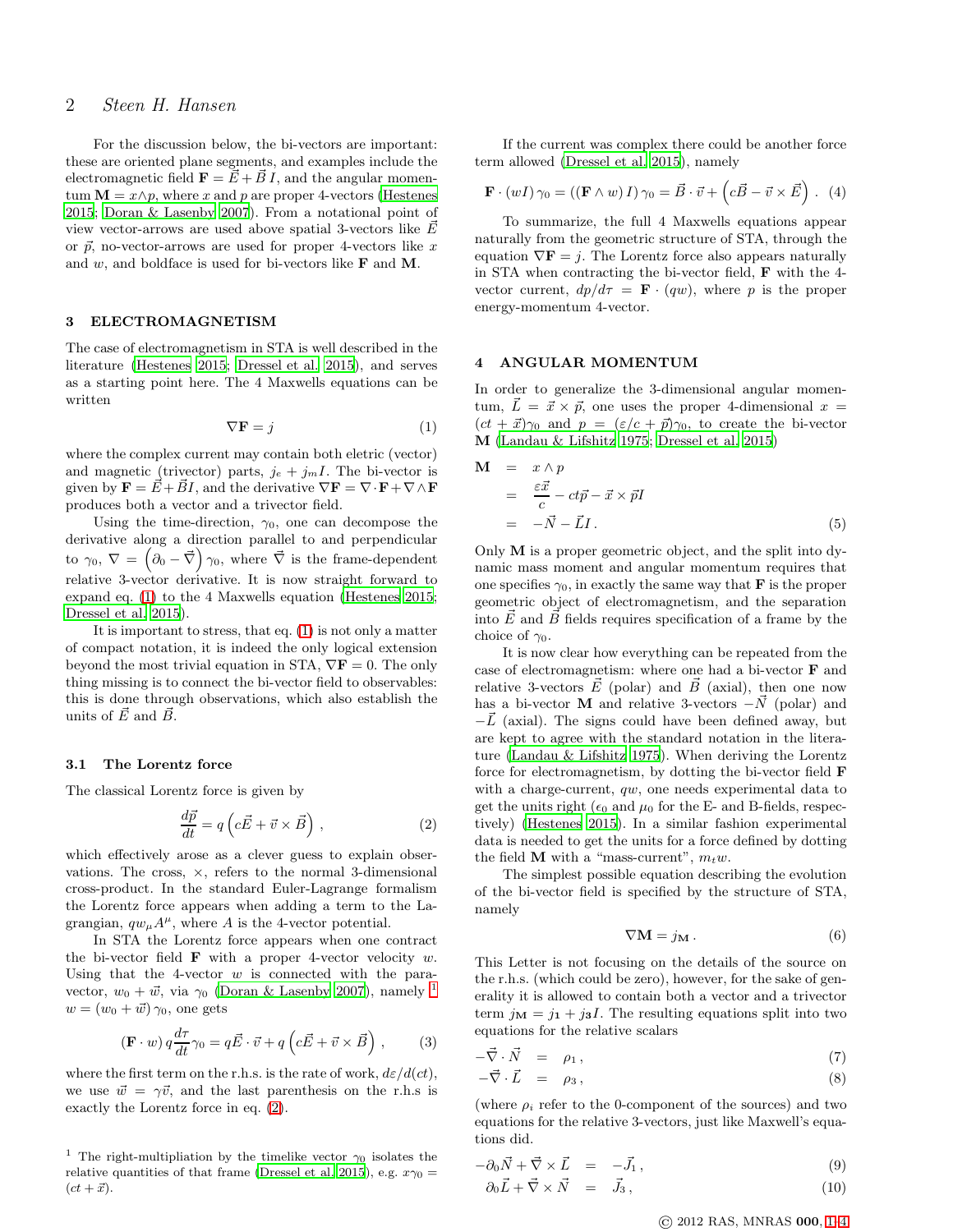where  $\vec{J}_i$  refer to the 3 spatial components of the sources. The details of these 4 equations will be discussed elsewhere [\(Sondergaard et al. 2021](#page-3-7)).

Instead, the force which appears from the contraction with a mass-current,  $m_t \omega$ , where w again is a proper 4velocity, and  $m_t$  is the inertia of the test particle, will now be calculated. From the term  $\mathbf{M} \cdot w$  one gets

<span id="page-2-0"></span>
$$
(\mathbf{M} \cdot w) \frac{d\tau}{dt} \gamma_0 = -\vec{N} \cdot \frac{\vec{v}}{c} + \left( -\vec{N} - \frac{\vec{v}}{c} \times \vec{L} \right). \tag{11}
$$

The first term on the r.h.s. is similar to a rate of work. However, the last parenthesis of eq. [\(11\)](#page-2-0) contains the new forces of interest here, and will be discussed in section [5](#page-2-1) below. One could also have considered a force arising from  $(\mathbf{M} \wedge w) I$ , which looks like

$$
(\mathbf{M} \wedge w) I \frac{d\tau}{dt} \gamma_0 = -\vec{L} \cdot \frac{\vec{v}}{c} + \left( -\vec{L} + \frac{\vec{v}}{c} \times \vec{N} \right) , \qquad (12)
$$

however, it is left for a future analysis to study this.

#### <span id="page-2-1"></span>5 THE NEW FORCE TERMS

Let us consider a collection of particles at a large distance,  $\vec{r}_0$ . The particles may have different inertia,  $m_i$ , but move collectively with an average velocity,  $\vec{V}$ . If one considers particles in a cosmological setting, then the velocity is a combination of the Hubble expansion and peculiar velocity,  $\dot{V} = H\vec{r}_0 + \vec{v}_p$ , and at large distances the peculiar velocity is subdominant. The collection of particles may have internal motion, which is simplified with an internal velocity dispersion,  $\sigma^2$ . Practically when calculating the velocity dispersion there will be terms including both the Hubble expansion,  $v_H = Hr$ , and also the background density of both matter and the cosmological constant, however, these terms happen to exactly cancel each other [\(Falco et al. 2013\)](#page-3-8), and one can therefore calculate  $\sigma^2$  as if the structure is alone in a nonexpanding universe.

The dynamic mass moment is given by

$$
\vec{N} = \sum \left( ct\vec{p}_i - \frac{\varepsilon_i \vec{r}_i}{c} \right),\tag{13}
$$

where the sum is over all particles involved [\(Landau & Lifshitz 1975](#page-3-0)). If one divides both terms by the total energy,  $\varepsilon_{tot} = \sum \varepsilon_i$ , then one gets

$$
\frac{\vec{N}}{\varepsilon_{tot}} = \left(\frac{ct\sum \vec{p}_i}{\sum \varepsilon_i} - \frac{\sum \varepsilon_i \vec{r}_i}{c\sum \varepsilon_i}\right),\tag{14}
$$

The first term is just  $ct$  times the average velocity. At small velocities one has  $\varepsilon \approx m_i c^2$  and hence the last term describes the relativistic center of inertia,  $\vec{R}_{cm} = \sum (m_i \vec{r}_i) / \sum m_i$ . If the centre of inerti moves at constant velocity (now ignoring sums over particles), then one has  $\vec{r} = \vec{r}_0 + \vec{V}t$ , and hence

<span id="page-2-2"></span>
$$
\vec{N} = -mc\vec{r}_0. \tag{15}
$$

When considering the Lorentz force in eq. [\(3\)](#page-1-3) one needs to get the units right to get  $\vec{E} = q\vec{r}/(4\pi\epsilon_0|r|^3)$ , which includes the observable vacuum permittivity,  $\epsilon_0$ , and also Coulombs inverse distance-square law (resulting from Gauss' and Faradays' laws combined). Effectively this means dividing by  $\epsilon_0 |r|^2$ .

The new force terms in the parenthesis of eq. [\(11\)](#page-2-0) will

now be considered. Since the mass-current is related to gravity, one should multiply by Newtons gravitational constant,  $G = 6.67 \times 10^{-11} \text{m}^3/(\text{s}^2 \text{ kg})$ . To get a well-behaved field one divides by distance to power 3, which will lead to an inverse distance-square force: this comes from the integral over eq. [\(8\)](#page-1-4), using the sphericity from eq. [\(10\)](#page-1-5) with  $\vec{J}_3 = 0$ and the expression in eq. [\(15\)](#page-2-2). This last point is easily recognized by considering the change of notation,  $\vec{N} \rightarrow \vec{g}/(4\pi G)$ , and  $\rho_1 \rightarrow \rho_m$  which is the mass density, which means that eq. [\(8\)](#page-1-4) is written as  $\vec{\nabla} \cdot \vec{g} = -4\pi G \rho_m$ . This equation is clearly regognized as leading to Newtons gravitational law. Finally to get the units right, it is divided by c.

This implies that one has a force-term that looks like

$$
-\kappa \frac{Gm_t m\vec{r}_0}{|\vec{r}_0|^3}.
$$
\n(16)

where  $\kappa$  is an unknown, dimensionless number, which must be determined from observations, and  $m_t$  is from the masscurrent,  $m_t w$ . In the case of  $\kappa = 1$  this is just Newtons gravitational force. In the above picture, it thus appears that the Newtonian gravity may be interpreted as a gravitational analogue to the Coulomb force from electromagnetism. Since the masses are always positive, the gravitational force is always attractive.

When the structure under consideration contains a dynamical term proportional to the velocity dispersion,  $\sigma^2$ , which for instance can arise in a dwarf galaxy where the stars and dark matter particles are orbiting in the local gravitational potential, then the potential will be minus 2 times the kinetic energy according to the virial theo-rem [\(Binney & Tremaine 2008\)](#page-3-9),  $2T + U = 0$ , and hence one writes the energy as

$$
\varepsilon_i = m_i c^2 - \frac{1}{2} m_i \sigma_i^2. \qquad (17)
$$

In this case one ends up with a new force of the form

<span id="page-2-3"></span>
$$
\frac{\tilde{\kappa}}{2} \frac{\sigma^2}{c^2} \frac{m_t m_i G \vec{r}_0}{\|\vec{r}_0\|^3} \,, \tag{18}
$$

where the dispersion has been normalized to  $c$ . This force is always repulsive. In the case of  $\tilde{\kappa} = 1$  this is just a minor correction to the normal gravitational attraction, e.g. for galaxy clusters with velocity dispersions of 1000 km/sec this is a 10<sup>−</sup><sup>5</sup> correction, and for dwarf galaxies much less. Possibly for motion near very compact objects, this correction may eventually be observable.

Velocity-dependent forces are well-known, including the Coriolis-force and the Lorentz-force, however, this is, to our knowledge, the first derived long-distance force depending on velocity squared. In an atttempt to make kinetic energy depend on relative velocities (rather than absolute velocities) similarly to how potential energy depends on relative position, Schrödinger suggested a new gravitational force proportional to velocity squared (Schrödinger 1925). His force has essentially the same form as the force derived above, however, its existence was postulated on rather philosofical grounds.

A recent paper demonstrated that a universe which contains no dark energy, but instead includes a new repulsive inverse distance-square force proportional to internal velocity dispersion squared, just like equation [\(18\)](#page-2-3), could have an accelerated expansion which fairly closely mimics